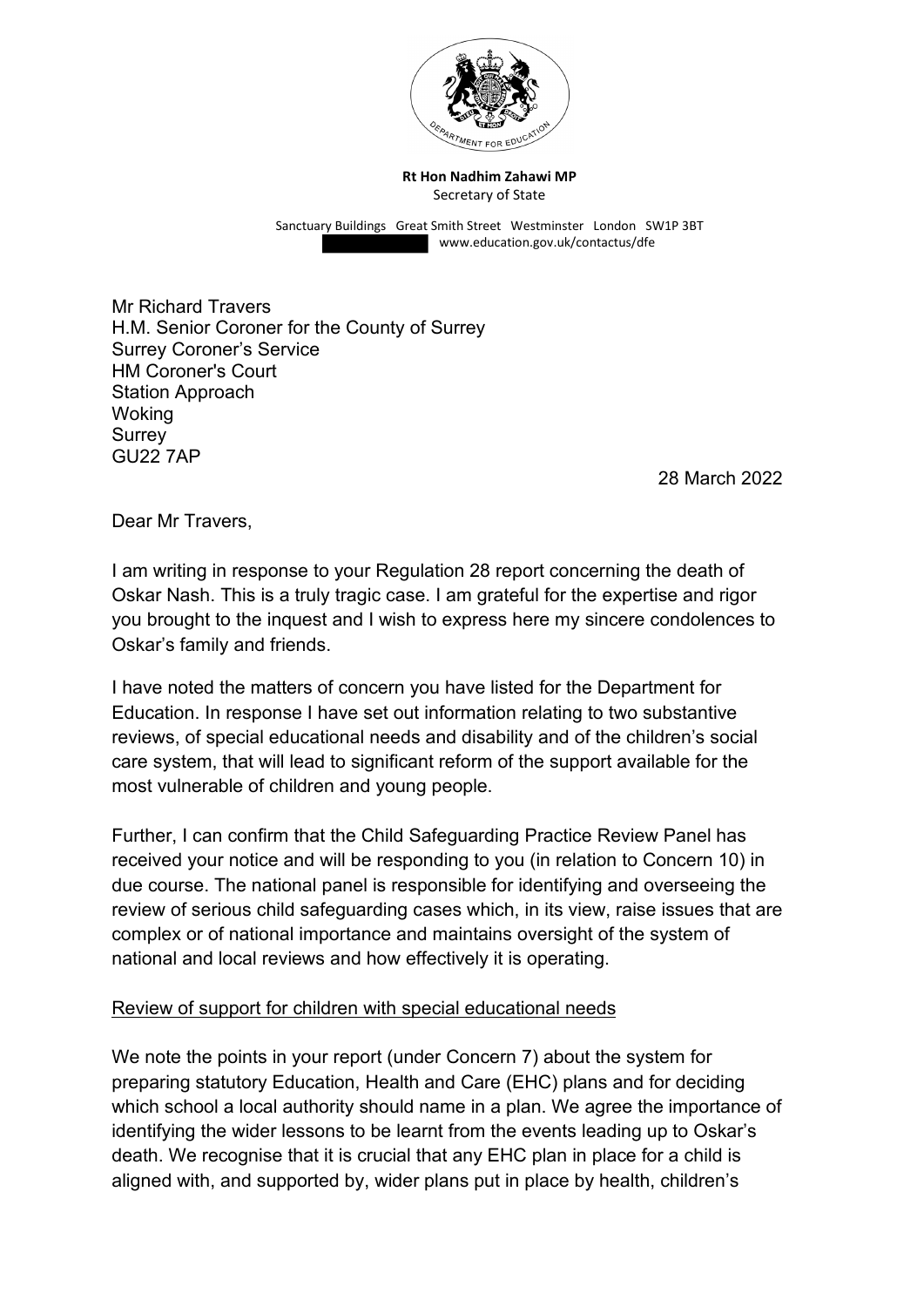social care or other agencies, including those which can respond in a crisis situation.

There were clearly failings in Oskar's case. We recognise that the current special education and disability system, established through the Children and Families Act 2014, does not consistently deliver the services needed by children and young people and their families. That is why we have undertaken a comprehensive review of how the system has evolved since 2014 and how it can be made to work best for all families, ensuring quality of provision is the same across the country. In doing so we have placed a clear focus on the importance of joined-up support, working in collaboration with the Department of Health and Social Care (and the Secretary of State for Health and Social Care, will be writing to you with regard to mandatory training in learning disability and autism (Concern 12)).

The SEND review will be published in the form of a Green Paper that will be made available imminently. It is critical that our proposals are tested publicly to get invaluable feedback and expertise from a wide range of perspectives, including sector professionals, children, young people and parents, before final decisions are made, and so the publication will launch a full public consultation of at least 12 weeks. The consultation will be hosted on citizen space, as with all government consultations, and will give ample opportunity for everyone to have their say.

## Independent Review of Children's Social Care

We are clear that nothing is more important than children's welfare, and those who need help and protection deserve high quality and effective support as soon as a need is identified. We recognise the need to make significant change to the current system to improve the lives and outcomes of those supported by children's social care. That is why we have launched a bold, broad and independently led review that is looking at the needs, experiences and outcomes of the children and families it supports and what is required to make a real difference to their lives. In doing so, the review will contribute to ambitious and deliverable reforms, taking into account the sustainability of local services and effective use of resources and considering how the social care system responds to the needs of all children who are referred. It will address major challenges, including inconsistencies in nationwide practices and outcomes.

The Review published its *Case for Change* in June 2021, setting out the key issues and inviting feedback from parties with an interest in the Review. The *Case For Change: Your Feedback* was published in October 2021 and Review's full report is due to be published this Spring.